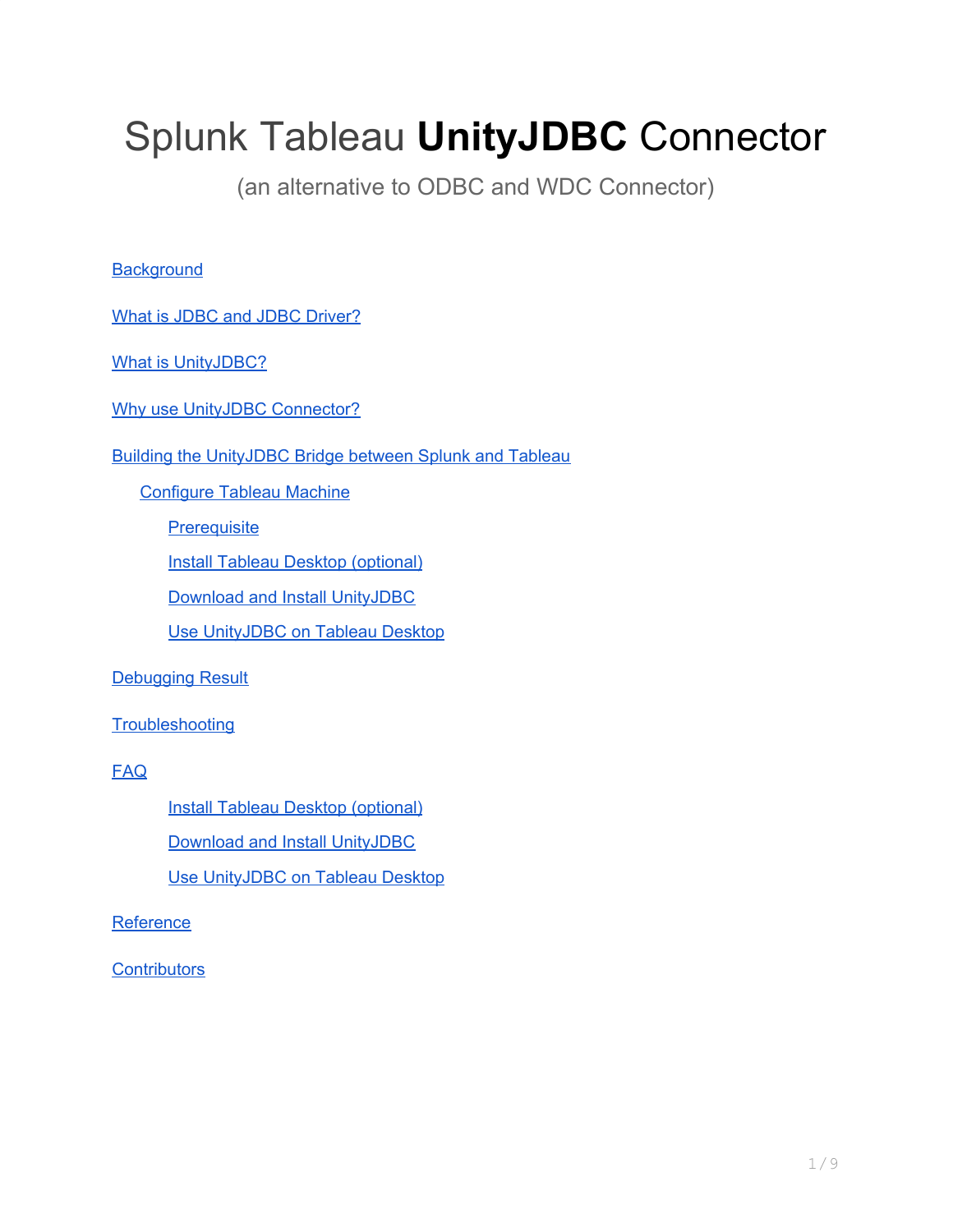# <span id="page-1-0"></span>**Background**

Tableau is a data analytics platform commonly used throughout the industry. Your data could live anywhere and with Tableau, you can securely consume your data via browser, desktop and mobile, or embed into any application.

Until now, Tableau users who own Splunk could only consume data via an ODBC interface to Splunk:



Step 3: Business Analyst uses Microsoft Excel or Tableau to acces saved searches and retrieve machine data from Splunk Enterprise

However, the required Splunk ODBC Driver has not been updated since Splunk v6.5 and further support has been deprecated. The last known working combination between Tableau and Splunk via ODBC Connectivity is:

- Splunk (v7.0.1)
- $\bullet$  ODBC App [\(v2.1.1\)](https://splunkbase.splunk.com/app/1606/)
- Tableau [\(v2018.1.3\)](https://www.tableau.com/support/releases/server/2018.1.3)

In the future, Splunk may offer an alternative way to allow connectivity to Splunk from Tableau in lieu of ODBC, perhaps via Data Fabric Connectivity or DB Connect. Regardless, customers who have upgraded to Splunk v7.1 are now immediately impacted.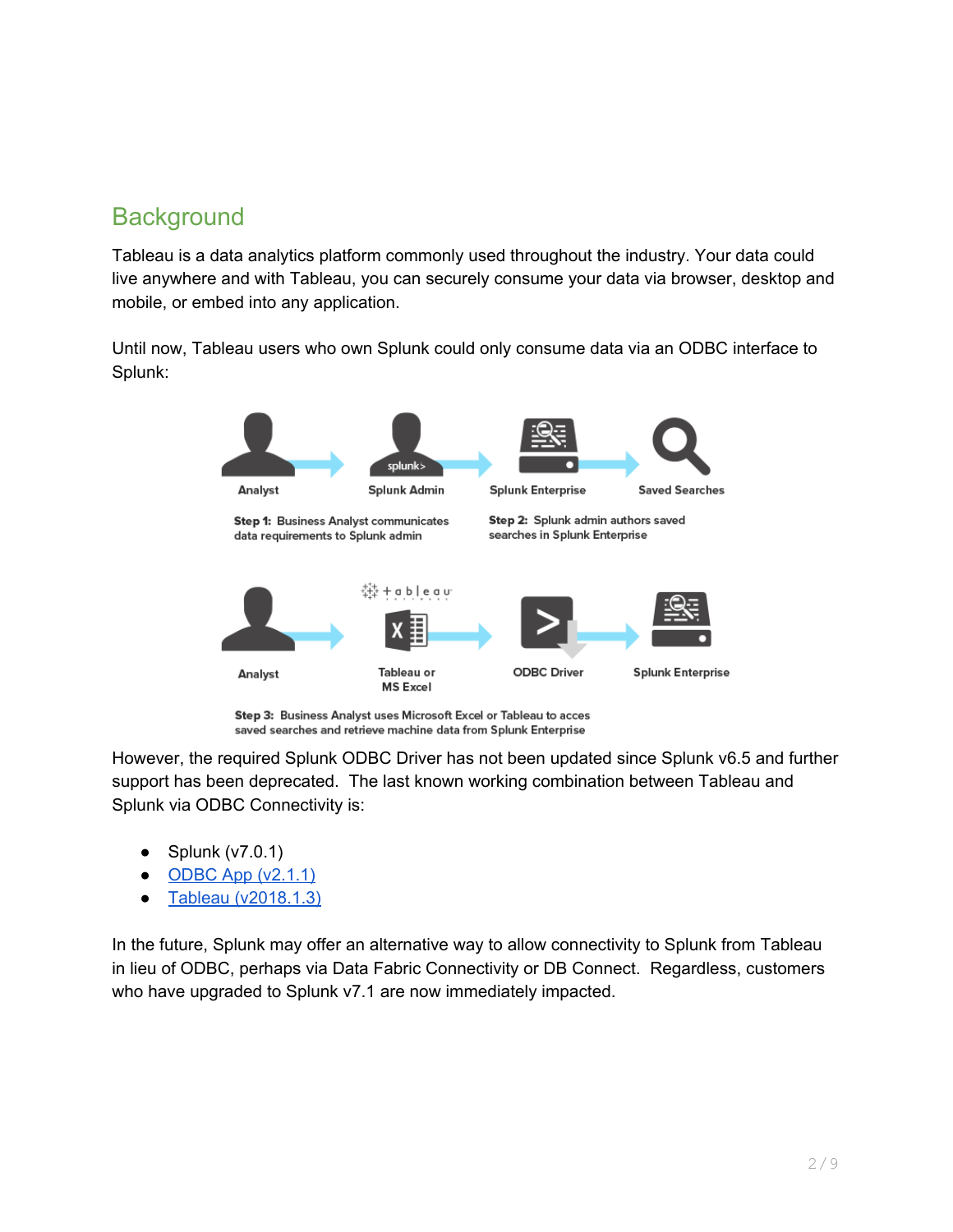# <span id="page-2-0"></span>What is JDBC and JDBC Driver?

JDBC (**J**ava **D**ata**b**ase **C**onnectivity) is a standard way to connect to a database. If the database driver you want to connect with, implements the JDBC standard, you can connect Tableau to your data using the JDBC driver for your database.

A **JDBC driver** is a software component enabling a Java application to interact with a database. **JDBC drivers** are analogous to ODBC **drivers**, ADO.NET data providers, and OLE DB providers. To connect with individual databases, **JDBC** (the Java Database Connectivity API) requires **drivers** for each database, such as MySQL, PostgreSQL, and even Splunk.

## <span id="page-2-1"></span>What is UnityJDBC?

<span id="page-2-2"></span>UnityJDBC is a unique solution providing a JDBC "bridge" between Splunk and Tableau.

# Why use UnityJDBC Connector?

UnityJDBC has shown to be an efficient alternative to the ODBC driver and Tableau WDC connector solution.

- UnityJDBC allows users to employ both Splunk saved searches AND ad-hoc (dynamic) searching. (ODBC only employs saved searches)
- It relates Splunk saved searches and indexes as "tables" allowing users to easily craft SQL statements to retrieve datasets.

# <span id="page-2-3"></span>Building the UnityJDBC Bridge between Splunk and Tableau

Most of the configuration steps stated here should be performed on the machine where Tableau Desktop is installed.

### <span id="page-2-4"></span>**Configure Tableau Machine**

#### <span id="page-2-6"></span>**Install [Tableau Desktop \(](https://i.imgur.com/dAlqCKj.gifv)[optional](https://i.imgur.com/dAlqCKj.gifv))**

Note: You may skip this if you have Tableau Desktop installed.

- 1. Download Tableau [Desktop](https://www.tableau.com/Amazon-Web-Services/Marketplace)
- 2. Click [here](https://i.imgur.com/dAlqCKj.gifv) to view Tableau Desktop installation steps.

#### <span id="page-2-5"></span>**Prerequisite**

- 1. Ensure Tableau is [installed.](#page-2-6)
- 2. Verify that the Tableau Machine can access Splunk instance at port **8089.**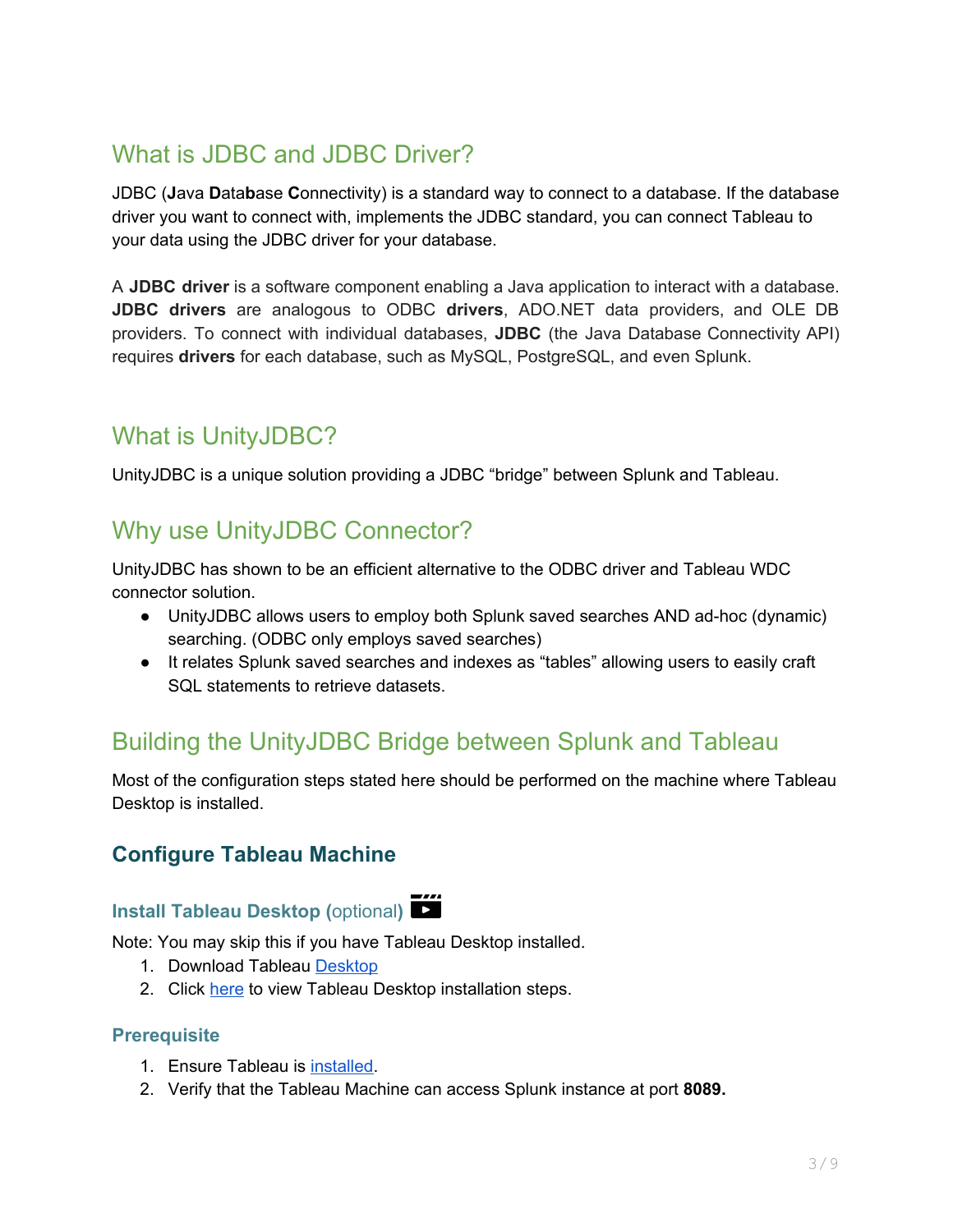- 3. Install a **64 bit [JRE](#page-3-0)** (you may need to [point](https://confluence.atlassian.com/doc/setting-the-java_home-variable-in-windows-8895.html) your **[JAVA\\_HOME](https://confluence.atlassian.com/doc/setting-the-java_home-variable-in-windows-8895.html)** to [JRE\)](https://confluence.atlassian.com/doc/setting-the-java_home-variable-in-windows-8895.html).
- 4. Download UnityJDBC and Setup the [drivers](#page-3-0).

# <span id="page-3-0"></span>**[Download and Install UnityJDBC](https://i.imgur.com/Y3p1HTI.gifv)**

- 1. Download Link: <http://www.unityjdbc.com/download.php?type=splunk>
- 2. Download JRE: <https://www.java.com/en/>
- 3. Install UnityJDBC
- 4. Configure Tableau Drivers
	- a. Create Directory "C:\Users\Administrator\Tableau\Drivers\"
		- i. In this example, username is **Administrator**, it could be the username you used to login into Windows Machine. (\*Note: This is required for the following step where a copy of UnityJDBC **jar files** will be placed into Tableau Driver directory)
	- b. Open **Installation Directory** of **UnityJDBC**
		- i. i.e. Default directory is "C:\Program Files (x86)\UnityJDBC"
	- c. Copy "**unityjdbc.jar**" from directory "C:\Program Files (x86)\UnityJDBC\" **to** "C:\Users\Administrator\Tableau\Drivers"
	- d. Copy "**splunk-sdk-java-1.5.0.jar**" and "**gson-2.2.4.jar**" **from** directory "C:\Program Files (x86)\UnityJDBC\drivers\Splunk\" **to** "C:\Users\Administrator\Tableau\Drivers"

| « Local Disk (C:) ▶ Users ▶ Administrator ▶ Tableau ▶ Drivers |             | Se<br>$\checkmark$           |
|---------------------------------------------------------------|-------------|------------------------------|
| ▴<br>Name                                                     | <b>Size</b> | <b>Type</b>                  |
| $\leq$ gson-2.2.4                                             |             | 186 KB Executable Jar File   |
| splunk-sdk-java-1.5.0                                         |             | 546 KB Executable Jar File   |
| s unityjdbc                                                   |             | 1,972 KB Executable Jar File |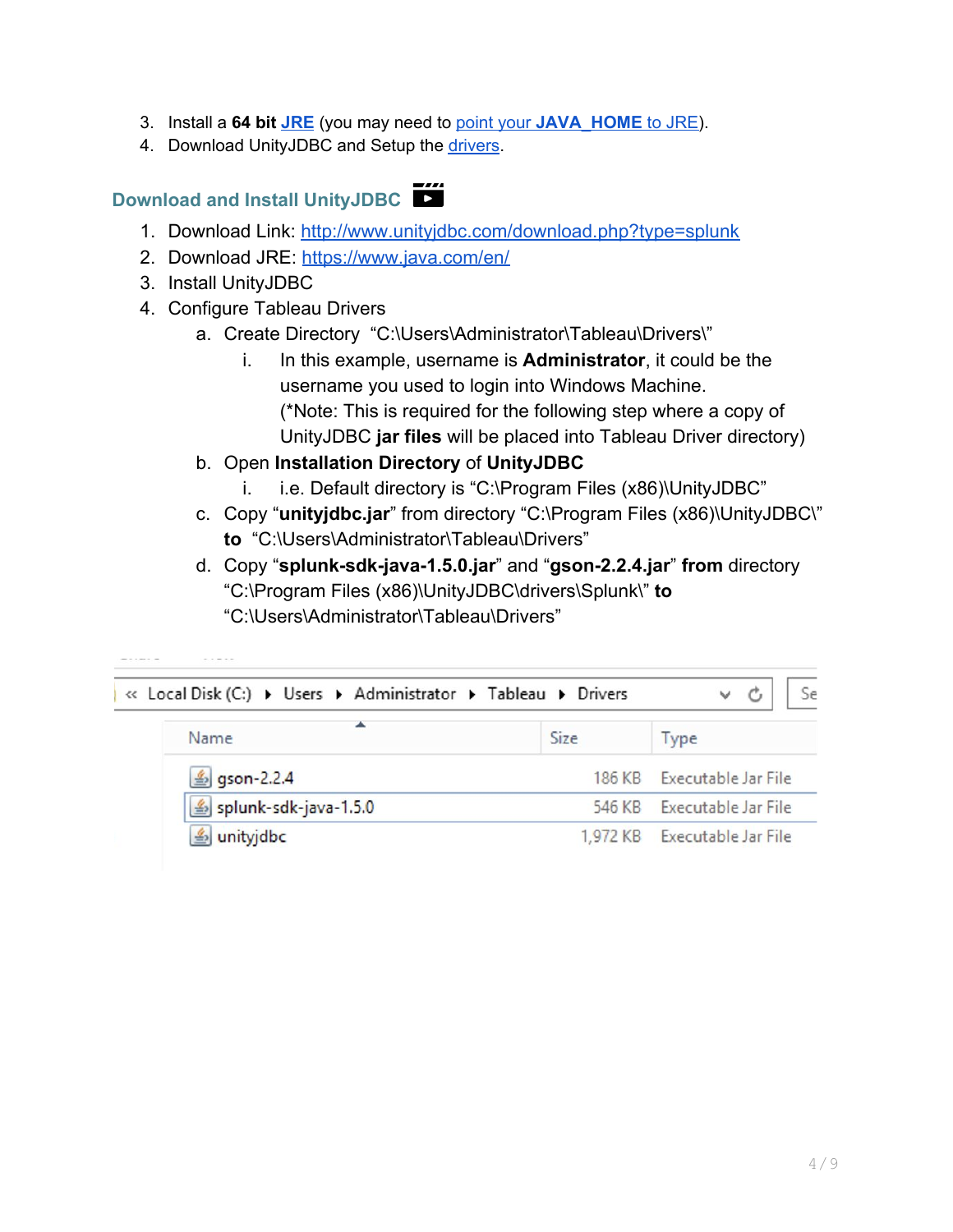# <span id="page-4-0"></span>**[Use UnityJDBC on](https://i.imgur.com/hqp2Dxk.gifv) [Tableau Desktop](https://i.imgur.com/hqp2Dxk.gifv)**



Image illustrating steps to connect UnityJDBC

- **1.** Open **Tableau Desktop** and Click on "**More**"
- **2.** Select **Other Databases (JDBC)**
- **3.** Input **URL (**[full size snippet](https://i.imgur.com/I2HPz3y.png)**):** URL starts with **jdbc:splunk** connector, and below are two variants of connector URL.
	- **○ Minimal URL (**required parameters**):**

```
jdbc:splunk://splunk-host:8089?schema=C:\splunk.xml&table=
.*
```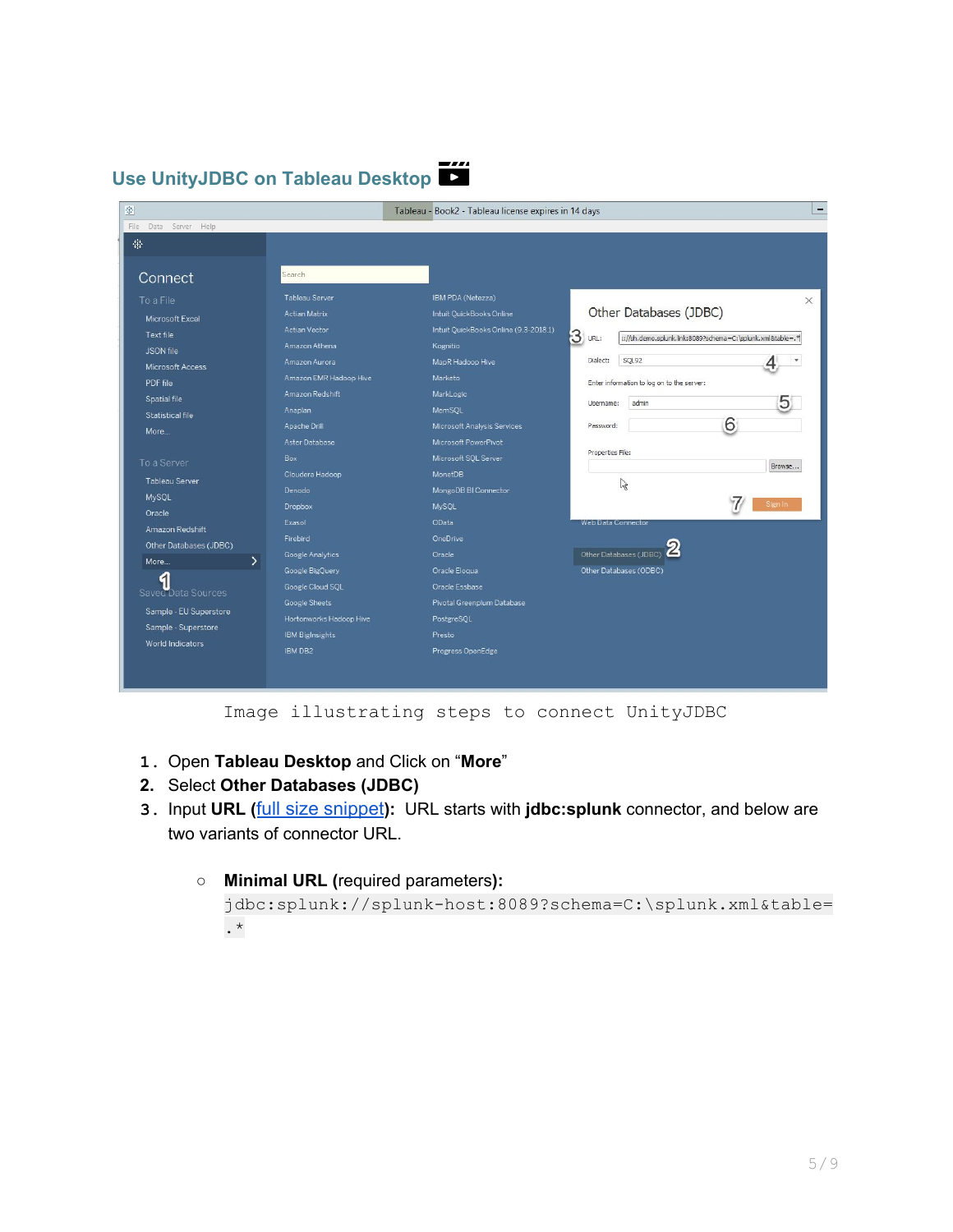

- **4.** Select **Dialect:** SQL92
- **5.** Enter Splunk **Username**
- **6.** Enter Splunk **Password**
- **7.** Press "**Sign In**" to connect
	- $\circ$  Note: During the first time, it could take around 4-5 minutes for UnityJDBC connector to build Schema in XML format. Though, subsequent connections should take very less time.
- **8.** Once connection is established, new window will appear.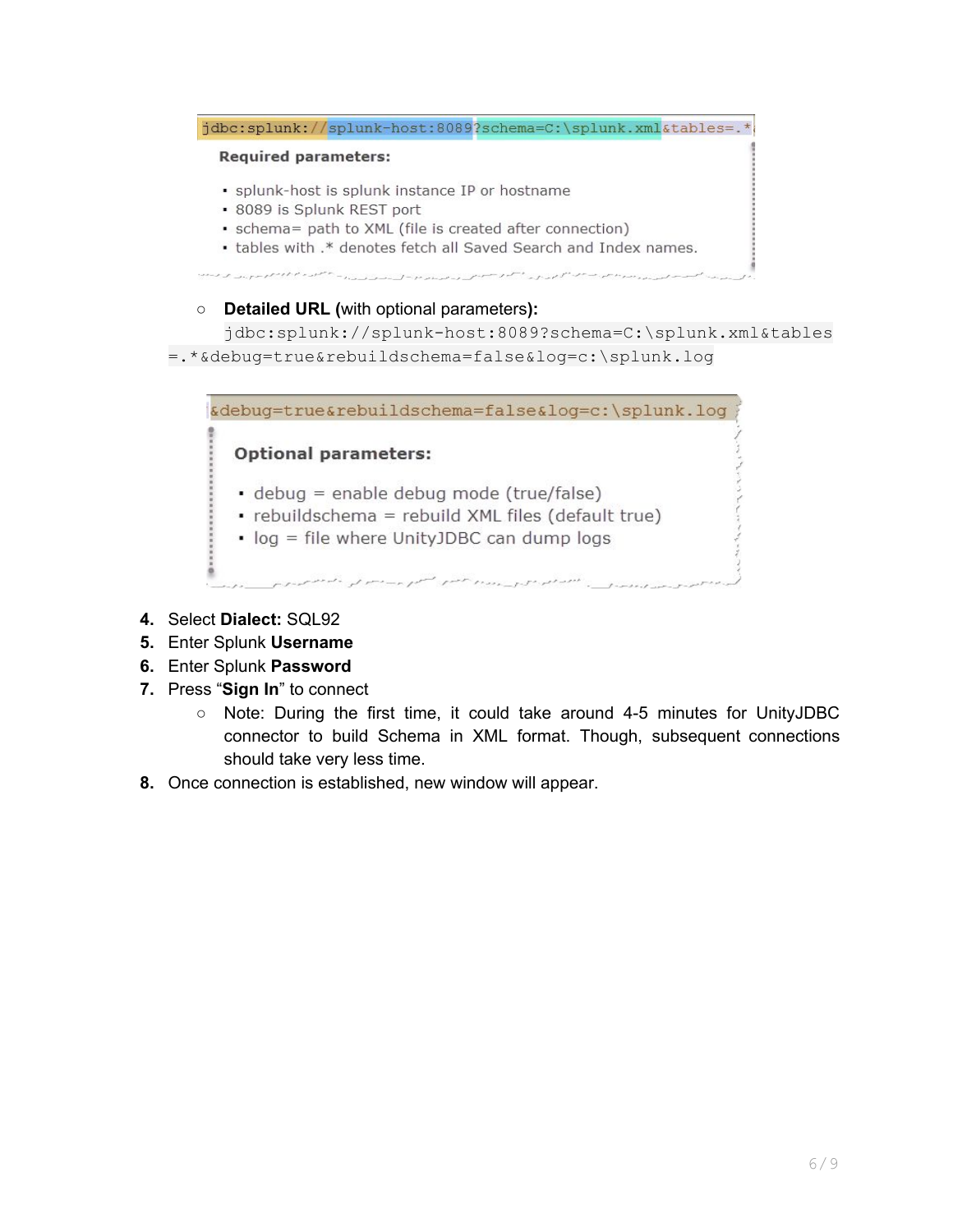| Connections                                          | Add |
|------------------------------------------------------|-----|
| jdbc:splunk:/ldschema=true<br>Other Databases (JDBC) |     |
| Database                                             |     |
| 9.<br>Splunk                                         |     |
| Schema                                               |     |
| splunk<br>10.                                        |     |
| Table 11.                                            | Ω   |
| <b>EDynamicSearch</b>                                |     |

- **9.** Click on **Database** from the left panel (and pick Splunk)
- **10.** Click on **Schema** from the left panel (and pick Splunk)

<span id="page-6-0"></span>**11.** You should be able to see List of Saved Searches and Index names in a new window! Debugging Result

- **1.** Check if we are able to retrieve the list of "Saved Searches" that we see in Splunk
	- a. [✔] Upon recurring execution of Tableau, UnityJDBC driver retrieves latest (newly added Saved Search) and shows it in Tableau inside the lower left-hand pane.

Note: Based on permission, the user may not see all "Saved Searches" in Tableau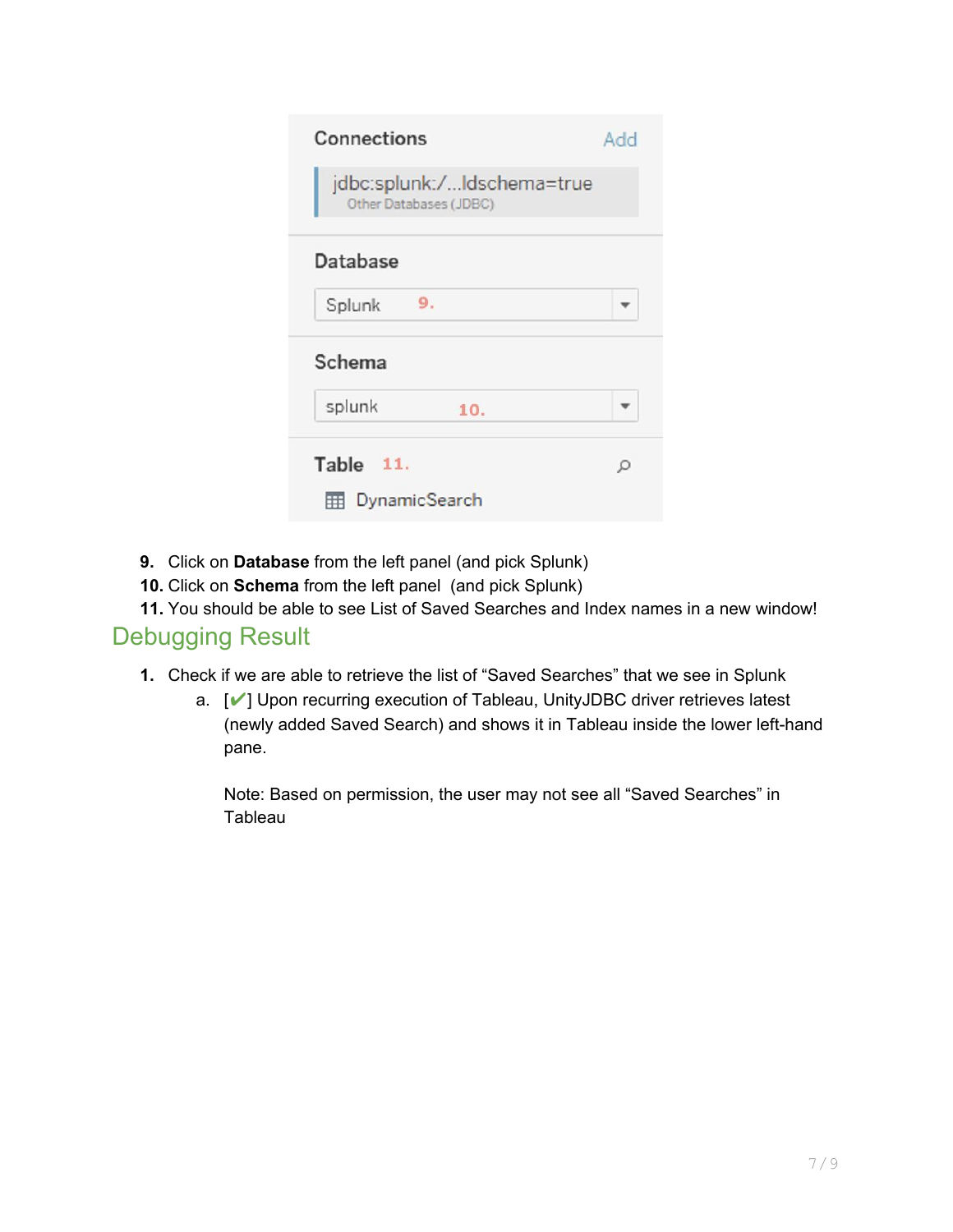

- **2.** Verify if **Dynamic Search** (Custom SPL) works as Intended
	- a. [✘] DynamicSearch (Custom SPL) does not seem to work with the build of UnityJDBC tested on or before 02/11/2019. This should be fixed by the UnityJDBC's development team in near future.
- **3.** Compare with ODBC (and older Splunk)
	- a. Ensure you are getting same results employing JDBC as you were ODBC.
- **4.** Check connectivity using in Tableau Server
	- a. Tableau Server is just a wrapper on top of Tableau Desktop to collaborate and share content made on Tableau Desktop by users.

## <span id="page-7-0"></span>**Troubleshooting**

- **1.** Verify Java (jre) version by opening command prompt and typing "java -version"
- **2.** By opening command prompt and typing "echo %JAVA\_HOME%", verify that the JAVA\_HOME system environment variable is set.
- **3.** Check Tableau Desktop Log at  $C:\Upsilon\$ Sers\Administrator\Documents\My Tableau Repository\Logs